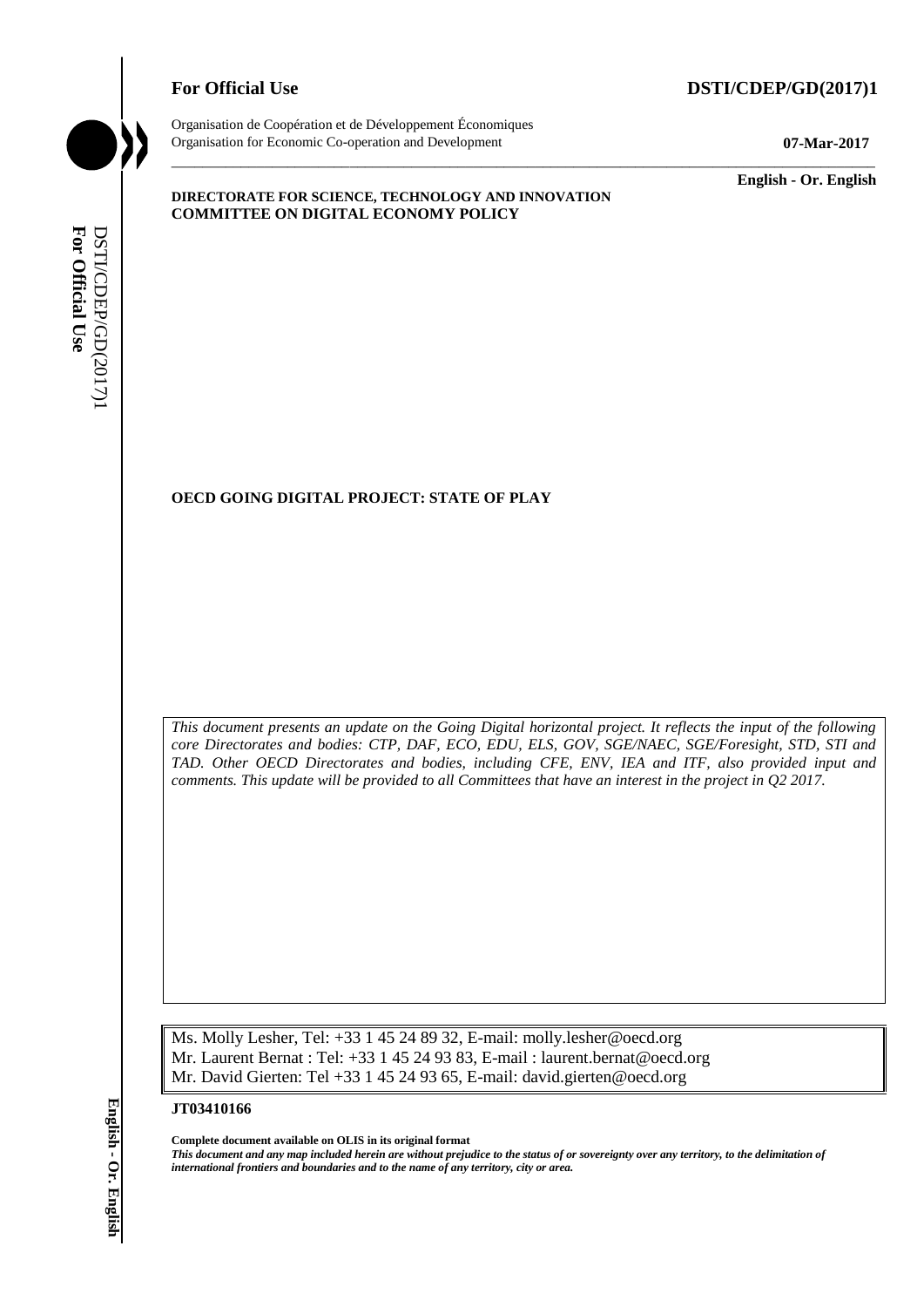## **OECD GOING DIGITAL PROJECT: STATE OF PLAY**

#### **March 2017**

#### **Background**

1. The ongoing digital transformation of the economy and society holds many promises to spur innovation, generate efficiencies, and improve services, and in doing so boost more inclusive and sustainable growth as well as enhance well-being. But these benefits go hand-in-hand with disruptions. Our interactions with one another and with society more broadly are being transformed, as are the nature and structure of organisations and markets, raising important issues around jobs and skills, privacy, security, and how to ensure that technological changes benefit society as a whole, among others.

2. The challenge for policymakers is to identify the policy mix that will enable their economies to maximise the benefits of an increasingly digitalised global economy and adequately address the related challenges. Only a coherent and comprehensive policy approach will have the scope to harness the benefits of the digital transformation for more – and more inclusive – growth. This requires overcoming organisational barriers to integration, sharing and horizontality of decision-making and use of data and digital technologies, across the public sector, for which the management of core processes and activities, and the governance of ICT use in governments need to be rethought and adjusted.

3. The window of opportunity for this action is now, because as these changes unfold and new technologies such as the Internet of Things become deployed, the gap between policy and the changes that the digital transformation are spurring will only become greater. To chart the road ahead, the OECD has launched a multidisciplinary and cross-cutting project on *Going Digital: Making the Transformation Work for Growth and Well-being* (Going Digital project). The project aims to help policymakers better understand the digital transformation that is taking place and develop tools to create a policy environment that enables their economies and societies prosper in a world that is increasingly digital and data-driven. The overall methodology to carry out this project, initially outlined in **DSTI/IND/STP/CDEP/CP(2016)2**, builds on three pillars:

- **Pillar 1 (horizontal activities):** An *integrated policy framework* for making the digital transformation work for growth and well-being and *other activities that are relevant across all policy areas*, including analysis of the new technological and other drivers of the digital transformation and what this implies for policy.
- **Pillar 2 (Committee-specific work)**: *Relevant analysis of the digital transformation in specific policy areas* (e.g. tax, trade, competition, etc.) and in the broader economy as outlined in each Committee's respective PWBs for 2017-18.
- **Pillar 3 (cross-cutting modules):** A set of *modules focusing on key cross-cutting issues*. This work will involve a "deep dive" into specific issues involves some (but not all) policy areas to gain key insights into some of the big challenges we face in the digital era and that are at the intersection of more than one policy area.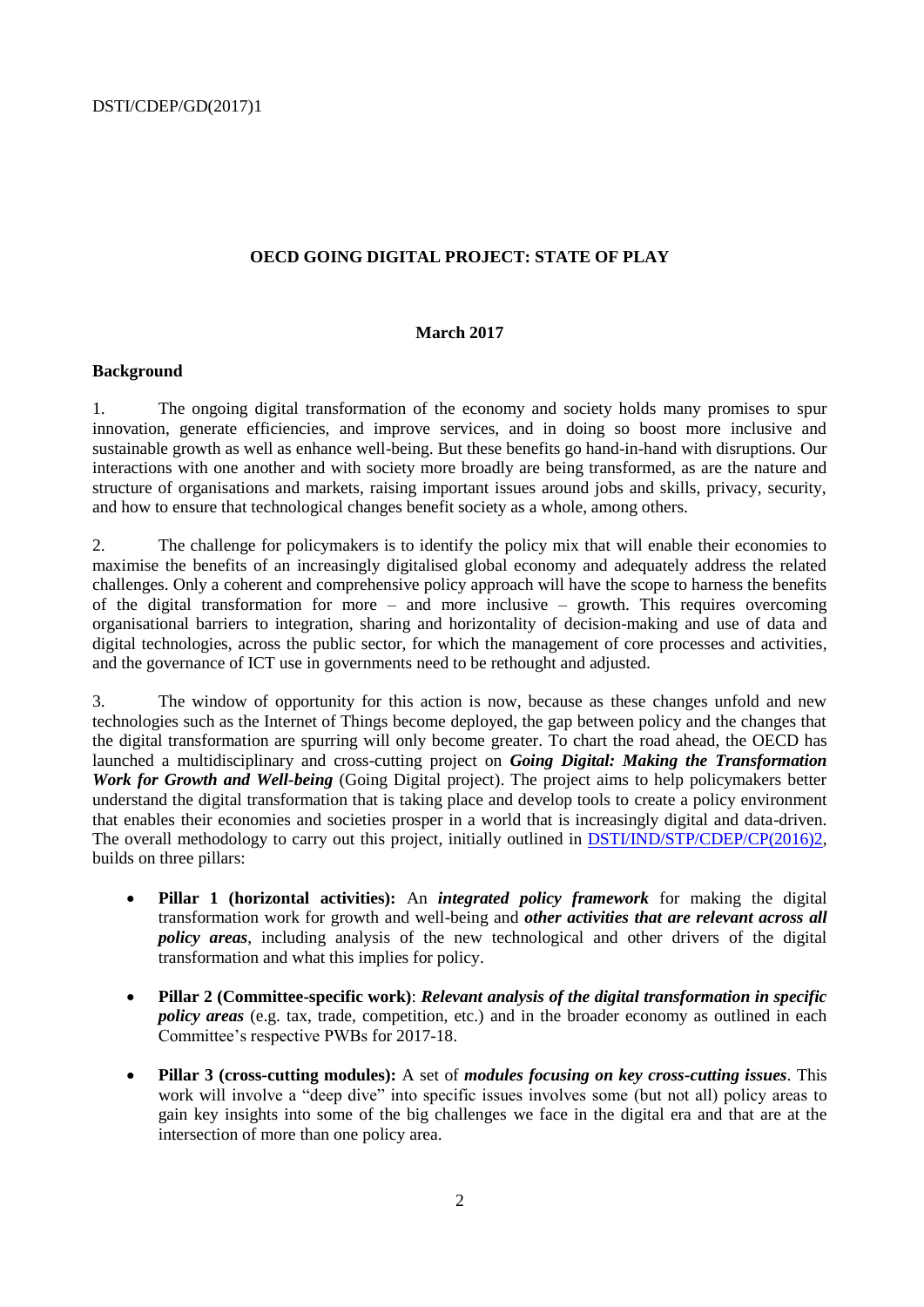4. The project leverages the unique capacity of the OECD to provide a whole-of-government perspective on complex policy challenges, bringing together a wide range of policy communities and building on the latest evidence and data across policy domains to collectively identify the opportunities and address the challenges our economies and societies face in a digital world. The project may support discussions on the digital transformation at the highest levels – national, regional and international (including through forums such as the G20 and G7).

## **Launch of the Going Digital project**

5. The OECD Going Digital project was officially launched on 12 January 2017 at a conference organised jointly by the OECD and the German Federal Ministry of Economic Affairs and Energy in Berlin. The conference brought together a wide range of stakeholders to discuss some of the most pressing policy challenges related to the digital transformation. This conference served to inform the Going Digital project as well as kick-off the German G20 Presidency's digital agenda.

6. The conference was oversubscribed and well-attended. German State Secretary Matthias Machnig set the scene, Tim O'Reilly (a long-time Silicon Valley veteran) gave a forward-looking [presentation](https://www.youtube.com/watch?v=KuL4J3Z0eck) on the future of the digital transformation, and OECD Chief of Staff, Sherpa and Special Counsellor Gabriela Ramos completed the session by presenting an OECD [background report.](https://www.oecd.org/g20/key-issues-for-digital-transformation-in-the-g20.pdf) A panel discussion was followed by break-out sessions.

7. While it was not possible to cover all policy areas during the conference, several overall key themes emerged:

- The need to boost investment in digital infrastructures and their key enablers, such as access to Internet exchange points and spectrum, as well as take-up of the latest Internet Protocol (IPv6).
- The need to ensure competition in the ICT sector and in the broader economy, including by making a shift towards looking at data as a vital competitive asset, and ensuring greater international co-operation and co-ordination among competition authorities.
- The need for co-operation among stakeholders to establish sufficient trust in the reliability and security of networks, the respect of privacy and consumer rights, and interoperability of standards, particularly in support of enabling data flows, including Industrie 4.0 and the Internet of Things.
- The need to ensure that the digital transformation is truly inclusive, taking on board countries at all stages of development, firms of all sizes (especially SMEs), and people of all ages, gender, and levels of education and income.
- The need to better measure the digital transformation and its impacts, including with respect to data flows and macroeconomic statistics, among others.
- The need to rethink and adjust public sector and governments' ways of working as government 1.0 cannot serve economies and societies 4.0.

8. This was an important milestone for the OECD Going Digital project, and was extremely useful in gathering input for the project. It also helped raise the visibility of the Going Digital project and the OECD's work on the digital economy more broadly.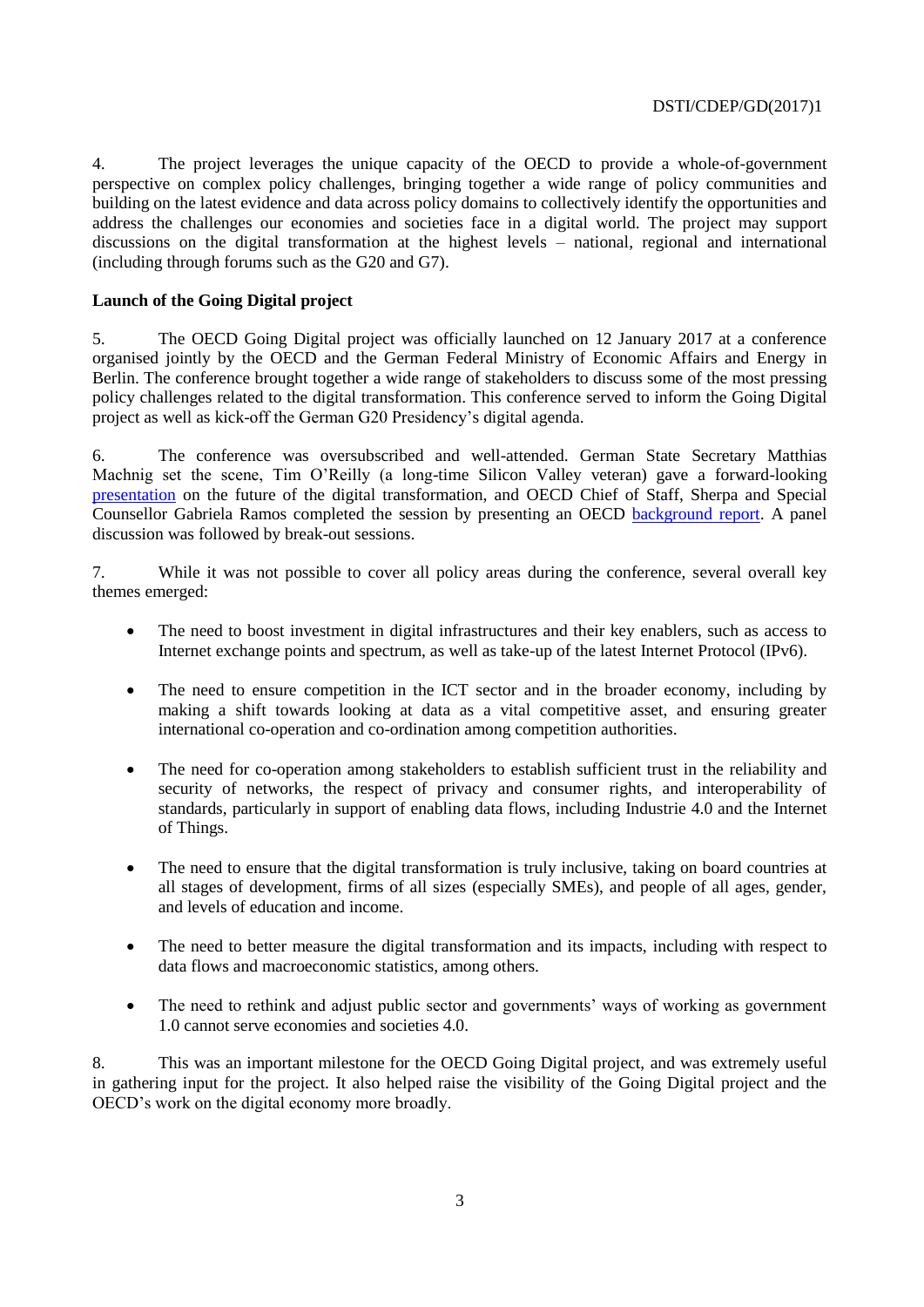## **Pillar 1(horizontal activities)**

9. The integrated policy framework represents one of the deliverables of the Going Digital project.<sup>1</sup> The framework is central to the horizontal nature of the project and therefore involves all "core" Committees, other interested Committees as practical and desirable, as well as the Strategic Foresight/NAEC units in SGE, with the Committee on Digital Economy Policy (CDEP) co-ordinating the work (see Annex I for a list of core Committees). Once completed, the framework could be useful in guiding OECD reviews of the digital transformation in specific countries, helping countries self-assess how prepared they are for an increasingly digital world, supporting the development of national digital strategies, and analysing the digital transformation in particular policy areas from a holistic perspective.

10. The Secretariat – representing all core Committees – held a brainstorming meeting in autumn 2016 to discuss the content of, and process for, developing the framework. Based on this brainstorming and other discussions, a preliminary version of the draft framework was presented to CDEP [\[DSTI/CDEP\(2016\)7\]](http://www2.oecd.org/oecdinfo/info.aspx?app=OLIScoteEN&Ref=DSTI/CDEP(2016)7), in its capacity of lead Committee, at its November 2016 meeting, for input and directions. Subsequent consultations are being undertaken by the Secretariat representing all core Committees, and a revised version of the Secretariat's suggested approach to develop the integrated policy framework will be discussed by the Going Digital Steering Group at its first meeting.

11. Other horizontal activities, such as collaborative projects relevant for all participating Committees, as well as analysis of the new technological and other drivers of the digital transformation and what this implies for policy, may also be undertaken under Pillar 1.

## **Pillar 2 (Committee-specific work)**

12. Work to be undertaken under Pillar 2 – that is, related work that will be undertaken in each respective Committee's PWB for the 2017-18 biennium – has recently begun. The Going Digital team is in the process of compiling a list of each core Committee's PWB outputs related to the project. This overview will be presented to the Going Digital Steering Group at its first meeting with the aim of identifying synergies among the various pieces of work as well as possible opportunities for collaboration.

## **Pillar 3 (cross-cutting modules)**

13. The Secretariat has begun refining the cross-cutting modules, based on feedback from Committees and discussions among the Secretariat. Subsequently, the proposed issues for cross-sectoral study in the modules will be discussed among the Directors, after which time the Secretariat will organise the modules. These modules are likely to proceed at different speeds.

## **Governance structure**

14. The Going Digital project is designated as a horizontal project for the 2017-18 biennium. Pursuant to guidelines developed by the Secretary-General, and at the request of Members, the governance structure for the project will include a wide range of different groups (Figure 1).

 $\overline{\phantom{a}}$ 1 . The framework is a specific output in CDEP's PWB for 2017-18.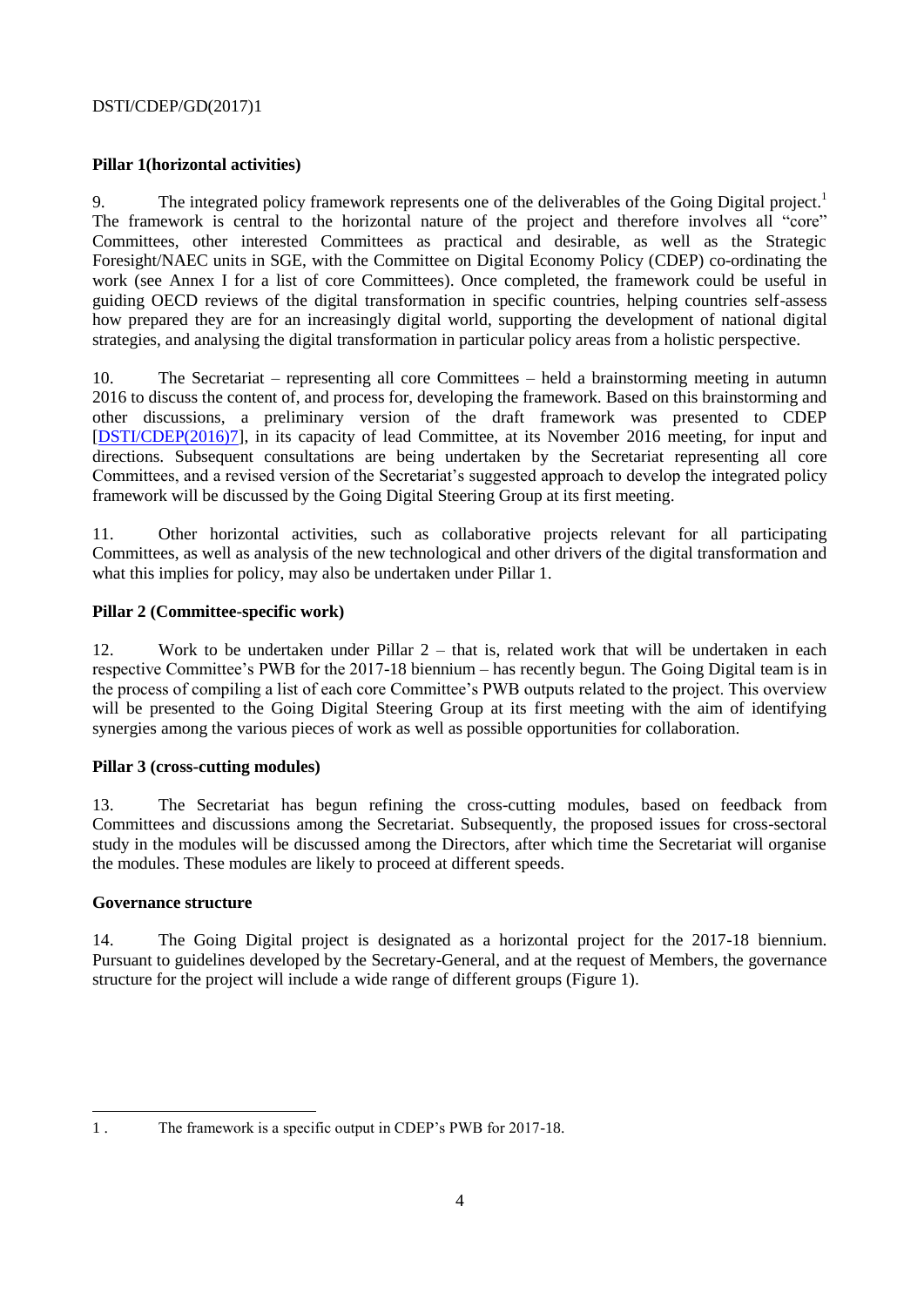#### **Figure 1. Governance of the Going Digital Project**

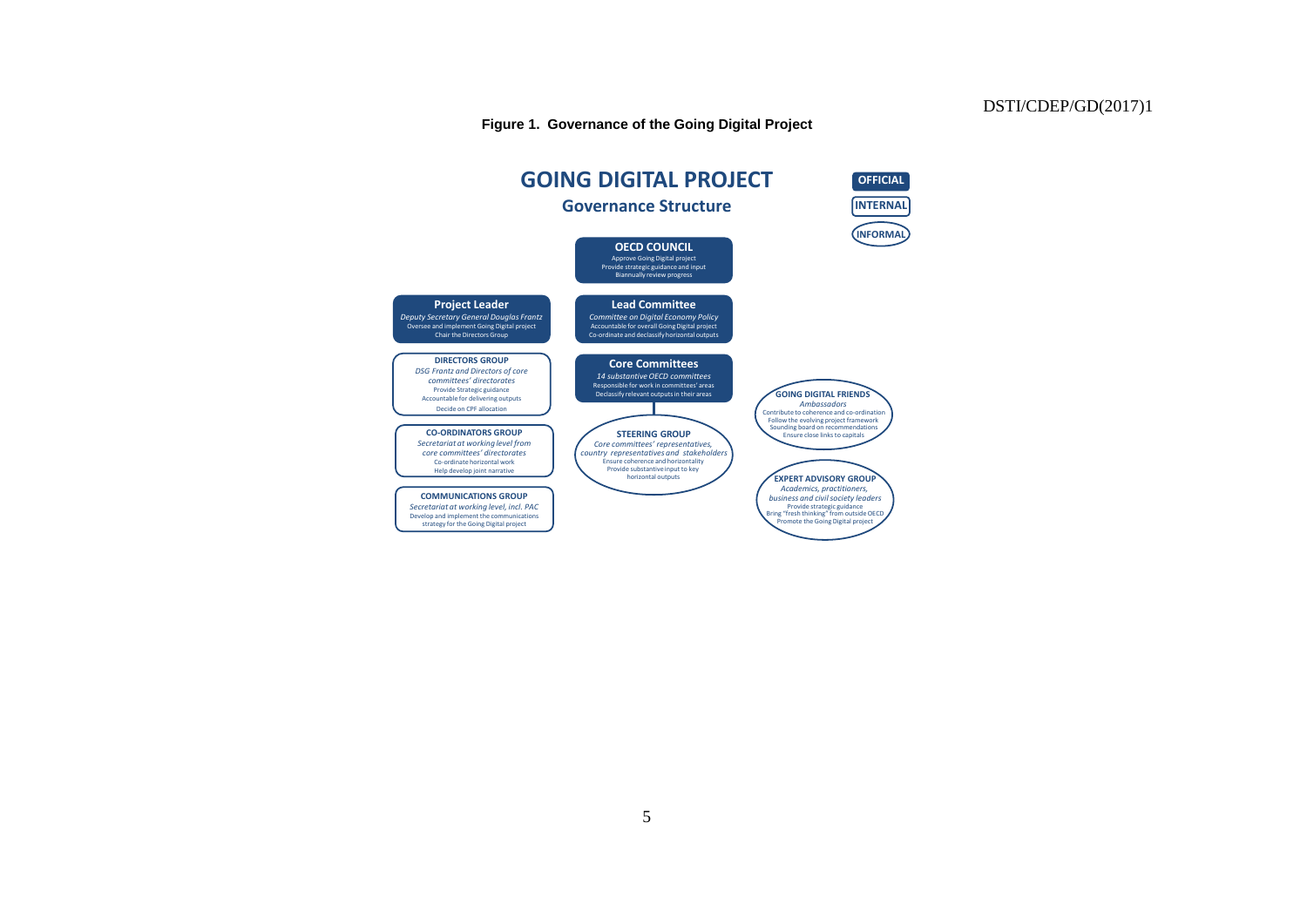# *OECD Council*

15. Council endorsed and approved the Going Digital project as a horizontal project for the 2017-8 biennium. Council will review progress of the Going Digital project biannually, with a view to providing strategic guidance and input. The next review will take place on 23 March 2017.

## *Lead Committee*

16. The Committee on Digital Economy Policy (CDEP) has been designated as the Lead Committee for the project, and is accountable for the project overall. In particular, CDEP will lead and co-ordinate the development of the integrated policy framework (Pillar 1) and the synthesis report, and contribute to other horizontal deliverables.

## *Core Committees*

17. The 14 Core Committees (see Annex I), including CDEP, are responsible for outputs in their respective areas of competence (Pillar 2) and may co-lead and participate in the cross-cutting modules (Pillar 3). The Secretariat of the core Committees provides input to the integrated policy framework (Pillar 1) to ensure that the latter adequately reflects each core Committee's perspective and is truly horizontal.

## *Steering Group*

18. The Steering Group is composed of delegates from the Core Committees and is chaired by the CDEP Chair, Mr. Wonki Min (Korea) (Annex II). Chairs were invited to sit on the Steering Group and to nominate one other representative for a total of two representatives per Committee (some Chairs decided to leave their seat on the Steering Group open for another Committee representative). Stakeholders were invited to each nominate one representative and a representative of the European Union was invited to join.

19. The Steering Group is not a Committee but an informal body or "group". Its principal role is to maintain the active engagement of the 14 core Committees in the project and to ensure that a diversity of policy perspectives are reflected in the work, especially in documents that are synthetic in nature and intended to draw higher-level conclusions. Other Delegates from the core Committees can participate in the Steering Group as "interested delegates" without an official seat at the table and no direct participation in the discussions, but with access to all documents for each meeting.

20. It has come to the Secretariat's attention that some Members would like to bring not only the Committee perspective, but also the country perspective, to the Steering Group. As such, OECD Ambassadors will be invited to nominate a representative from their country to participate as a full member of the Steering Group. The Steering Group will meet on 4 April 2017, Q4 2017, and at least once in early 2018, to discuss issues related to the horizontal nature of the project.

# *Going Digital Friends*

21. The Going Digital Friends group is comprised of Ambassadors, and is co-chaired by Ambassador Christopher Sharrock (UK) and Ambassador Dionisio Pérez-Jácome Friscione (Mexico). External and national experts might also be invited to participate in Friends' meetings. Friends will ensure close links to capitals and their high-level priorities, contribute to coherence and co-ordination of the project, follow the evolving integrated policy framework for making the digital transformation work for growth and wellbeing, and provide a sounding board, in particular for emerging recommendations, including those proposed to be adopted by Council. Friends meet on a regular basis, according to the necessity to discuss a specific issue or topic. The Going Digital Friends held their first meeting on 31 January 2017.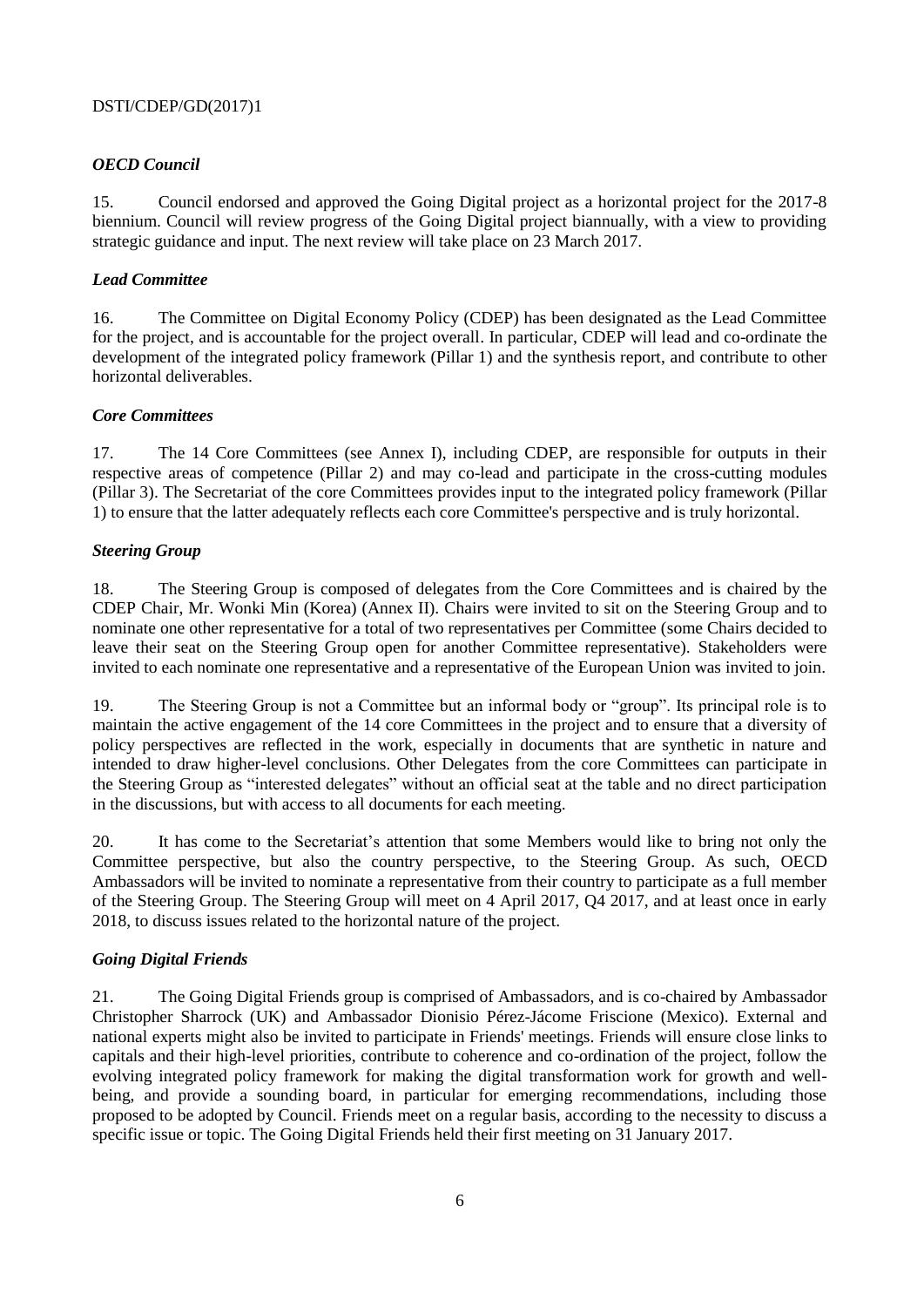# *Expert Advisory Group*

22. The Expert Advisory Group is a small, informal independent group composed of leading academics, practitioners in the field, and business and civil society leaders (Annex III). It was assembled by the Director of STI to provide key analytical input into the project, notably as regards the truly crosscutting aspects of the work, as well as to ensure that communities not represented by other governance groups – i.e. academia, non-member countries and technical experts – have an opportunity to provide input. The Expert Advisory Group will meet periodically in 2017 and 2018. The first meeting will take place on 5 April 2017.

## *Project Leader*

23. Deputy Secretary General Douglas Frantz (DSG Frantz) is the Project Leader. DSG Frantz oversees the project, and is responsible for monitoring progress. The Project Leader chairs and is advised by the Directors' Group. He also works with PAC on communications to ensure the broadest possible dissemination of the project.

## *Director's Group*

24. The Director's Group is composed of Directors that support core Committees and is chaired by DSG Frantz. It provides guidance on the strategic direction of the project in co-operation with the Steering Group, is accountable for delivering the project outputs, and decides on the allocation of the Central Priority Fund to the different activities.

## *Co-ordinators Group*

25. The Co-ordinators Group is an active working group within the OECD Secretariat composed of focal points from the Directorates involved in the project. It helps co-ordinate the work within the OECD Secretariat, including for the development of an integrated policy framework, and helps develop a joint narrative and key cross-cutting components of the work. So far, this group has met four times.

## *Communications Group*

26. The Communications Group is composed of the Secretariat that supports core Committees as well as the Public Affairs and Communications Directorate (PAC). Reporting to DSG Frantz, it develops and implements a communications strategy for the project.

## **Going Digital communications (internal and external)**

27. The Secretariat has created a Going Digital "ONE Communities" site to keep delegates informed about progress: [https://community.oecd.org/community/going-digital-project.](https://community.oecd.org/community/going-digital-project) This site consists of a main site that includes general information about the project applicable to all delegates from the Secretariat; delegates may also post documents and initiate discussions. It also includes two separate "ONE Communities" sub-sites to enable discussions among the Going Digital Friends group and the Going Digital Steering Group (Figure 2).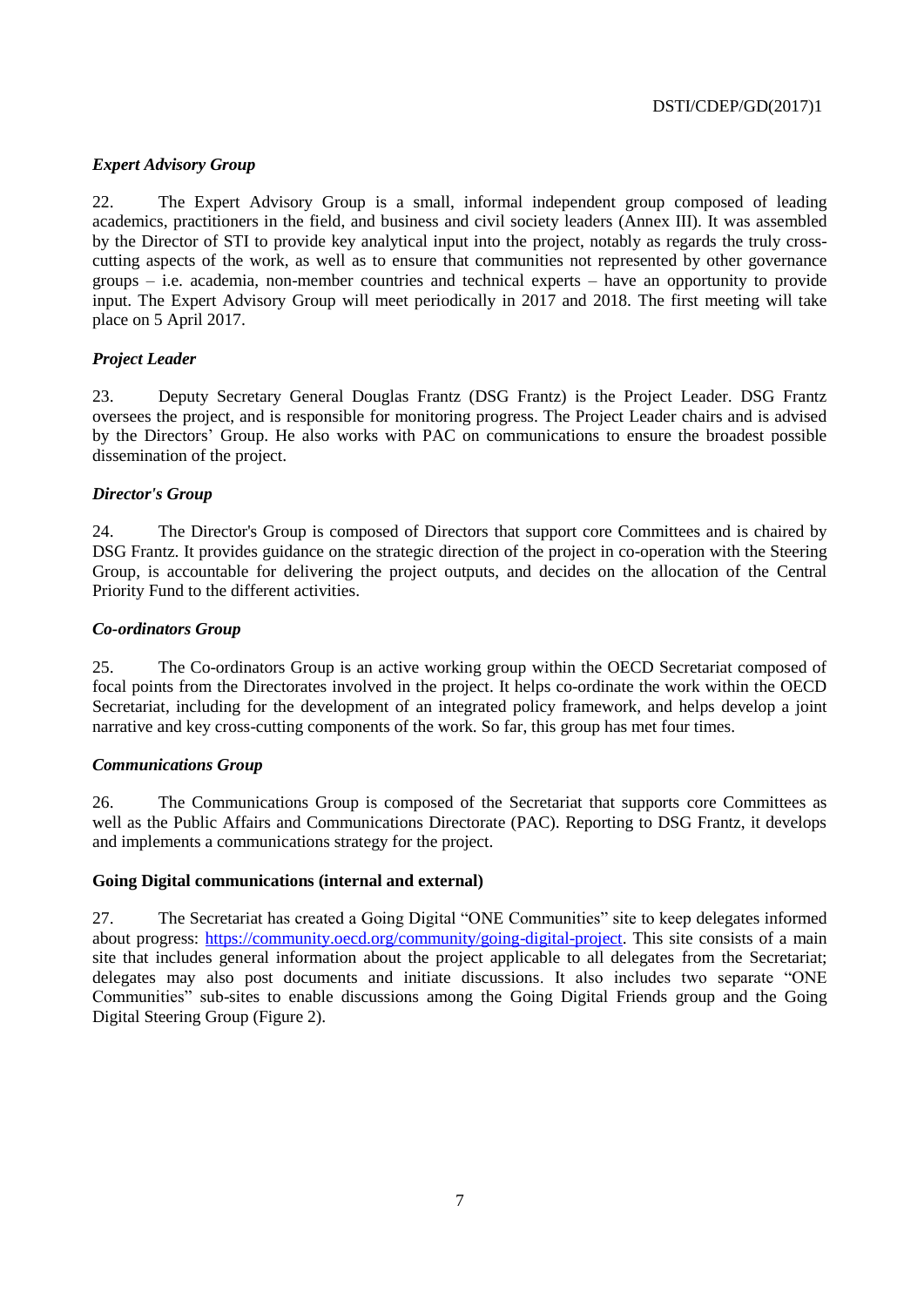

#### **Figure 2. Going Digital "ONE Communities" sites**

28. Delegates who wish to access the site may "opt in" by sending an email to the Going Digital Secretariat in STI.<sup>2</sup> Access to the Going Digital Friends group site will be granted only after consultations with the permanent delegations of Mexico and United Kingdom, whose Ambassadors chair the Going Digital Friends group. Users are strongly encouraged to click on the "Notifications" menu on the home page of each site upon their first visit and select "email alerts" in order to automatically receive a message when new content is posted (Figure 3).



#### **Figure 3. Going Digital Main communities site, notification box**

29. With regard to external communications, on 9 February 2017 the Secretariat held a first meeting of the Going Digital Communications Group, comprised of communications staff from the core Directorates as well as PAC. The Group is working collaboratively to develop an OECD-wide "one-stopshop" satellite web site with all relevant OECD policy analysis and data related to the digital transformation. This site is currently under development. In the interim, a temporary [external web page](http://www.oecd.org/sti/goingdigital.htm) to promote the project has been created. The Communications Group has also started to consider a visual

 $\overline{2}$ 

<sup>2</sup> Molly.Lesher@oecd.org, Laurent.Bernat@oecd.org, David.Gierten@oecd.org.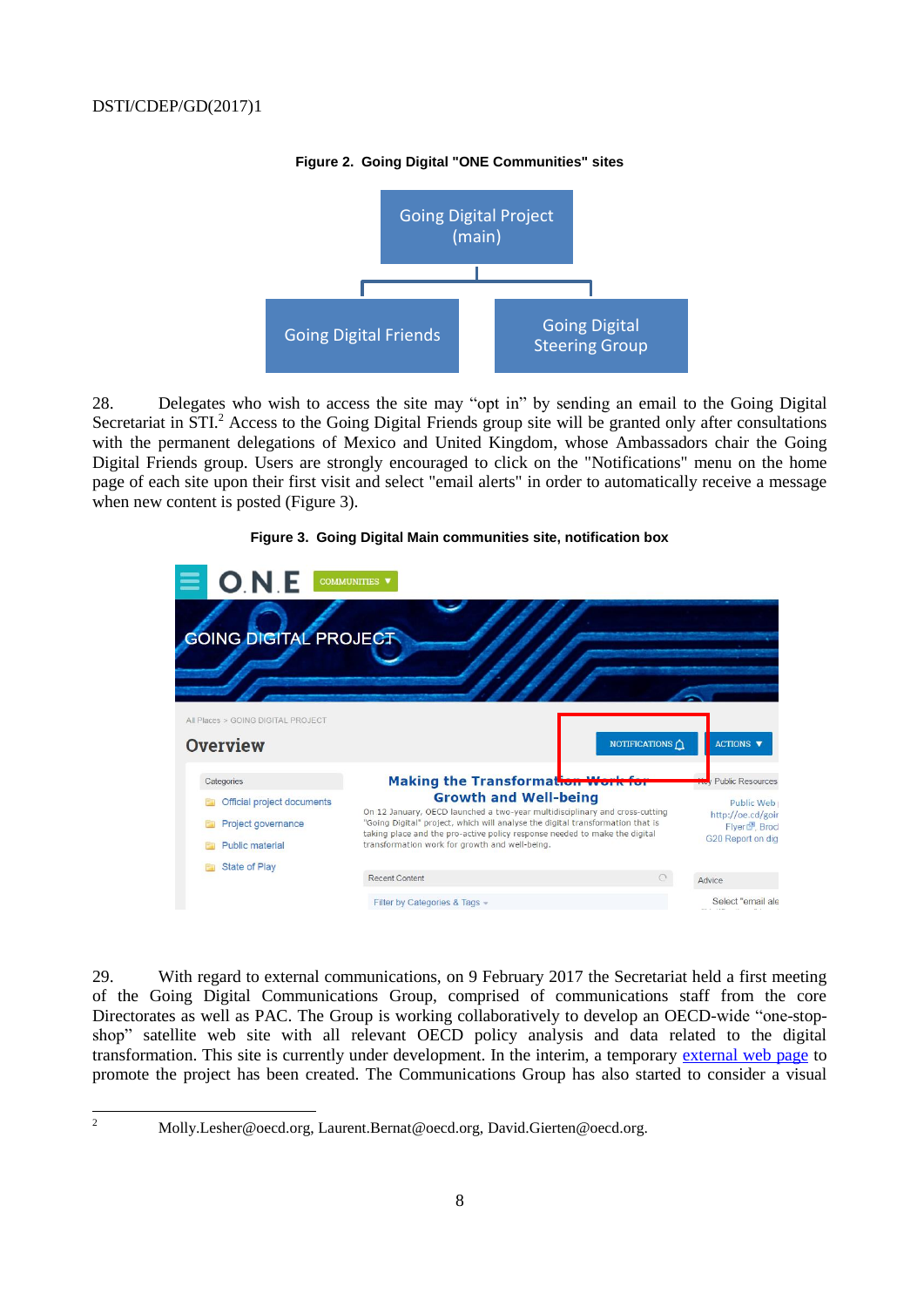identity and other branding for the project, as well as a calendar of events, under the auspices of the Going Digital communications campaign.

## **Upcoming events**

30. In addition to discussions with a digital theme at regular Committee meetings, a series of events already foreseen for the first half of 2017 and related to the Going Digital project are listed below. This list will be updated as the project develops, and posted separately on the Going Digital ONE Communities site (see above) in due course.

- **14 March 2017**: "The Next Production Revolution: The Digital Transformation" seminar, organised by the Fundación Ramón Areces, with participation from SG Gurría and STI Deputy Director Dirk Pilat, in Madrid, Spain.
- **4 April 2017**: Going Digital Steering Group Meeting, at OECD headquarters.
- **5 April 2017**: Going Digital Expert Advisory Group meeting, at OECD headquarters.
- **5 April 2017**: "Digitalisation and Energy" technical workshop, organised by the IEA, in Paris.
- **24 April 2017**: "Going Digital: The Future of Industry and Jobs" workshop, organised under the aegis of the OECD Working Party on Industry Analysis (WPIA) and the EU-funded ISI growth project.
- **24-25 April 2017**: "Futures of the Global Economy" Government Foresight Community workshop, organised by the OECD Strategic Foresight unit, at OECD headquarters.
- **26 April 2017**: "Digitalisation, SMEs and Start-ups" workshop, jointly organised by the OECD Committee on Industry, Innovation and Entrepreneurship (CIIE) and its Working Party on SMEs and Entrepreneurship (WPSMEE), at OECD headquarters.
- **31 May 2017**: "The Implications of Digitalisation for More and Better Jobs" NAEC seminar, with Economics Nobel Prize Winner Edmund Phelps, at OECD headquarters.
- **6-8 June 2017**: OECD Week (the OECD Forum and MCM), where the Secretariat will prepare a short report on interim findings (forthcoming, C(2017)39) for discussion among Ministers.
- **23 June 2017**: NAEC Seminar (Digital Economy Series) with EC Commissioner Carlos Moedas, at OECD headquarters.
- **26-27 June 2017**: Annual Conference of the Global Forum on Productivity "Openness, Global Value Chains, and Productivity Enhancing Policies" in Budapest, Hungary.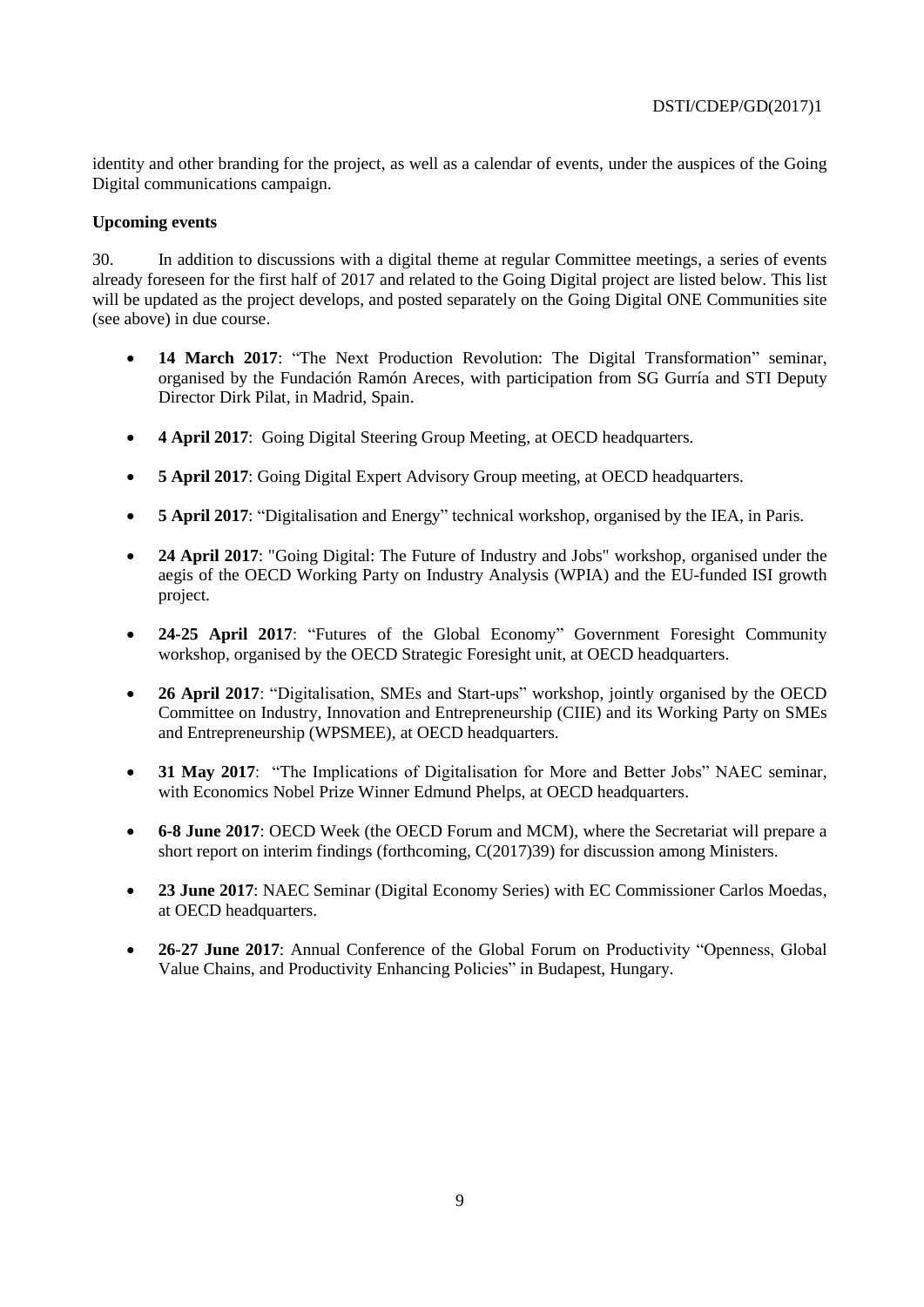#### **ANNEX I: CORE CONTRIBUTORS TO THE PROJECT**

- The Competition Committee (CC),
- The Committee on Consumer Policy (CCP),
- The Committee on Digital Economy Policy (CDEP),
- The Committee on Industry, Innovation and Entrepreneurship (CIIE),
- The Insurance and Private Pensions Committee (IPPC).
- The Committee on Financial Markets (CMF),
- The Committee on Fiscal Affairs (CFA),
- The Committee on Scientific and Technological Policy (CSTP),
- The Committee on Statistics and Statistics Policy (CSSP),
- The Economic Policy Committee (EPC),
- The Education Policy Committee (EDPC),
- The Employment, Labour and Social Affairs Committee (ELSAC),
- The Public Governance Committee (PGC), and
- The Trade Committee (TC).

Other Committees and OECD bodies (e.g. the International Transport Forum, the Health Committee, the Environment Policy Committee, the Committee for Agriculture, the Investment Committee, and the International Energy Agency etc.) may further enrich the overall project with their insights and would be very welcome to participate, as practical and in line with their respective work programmes.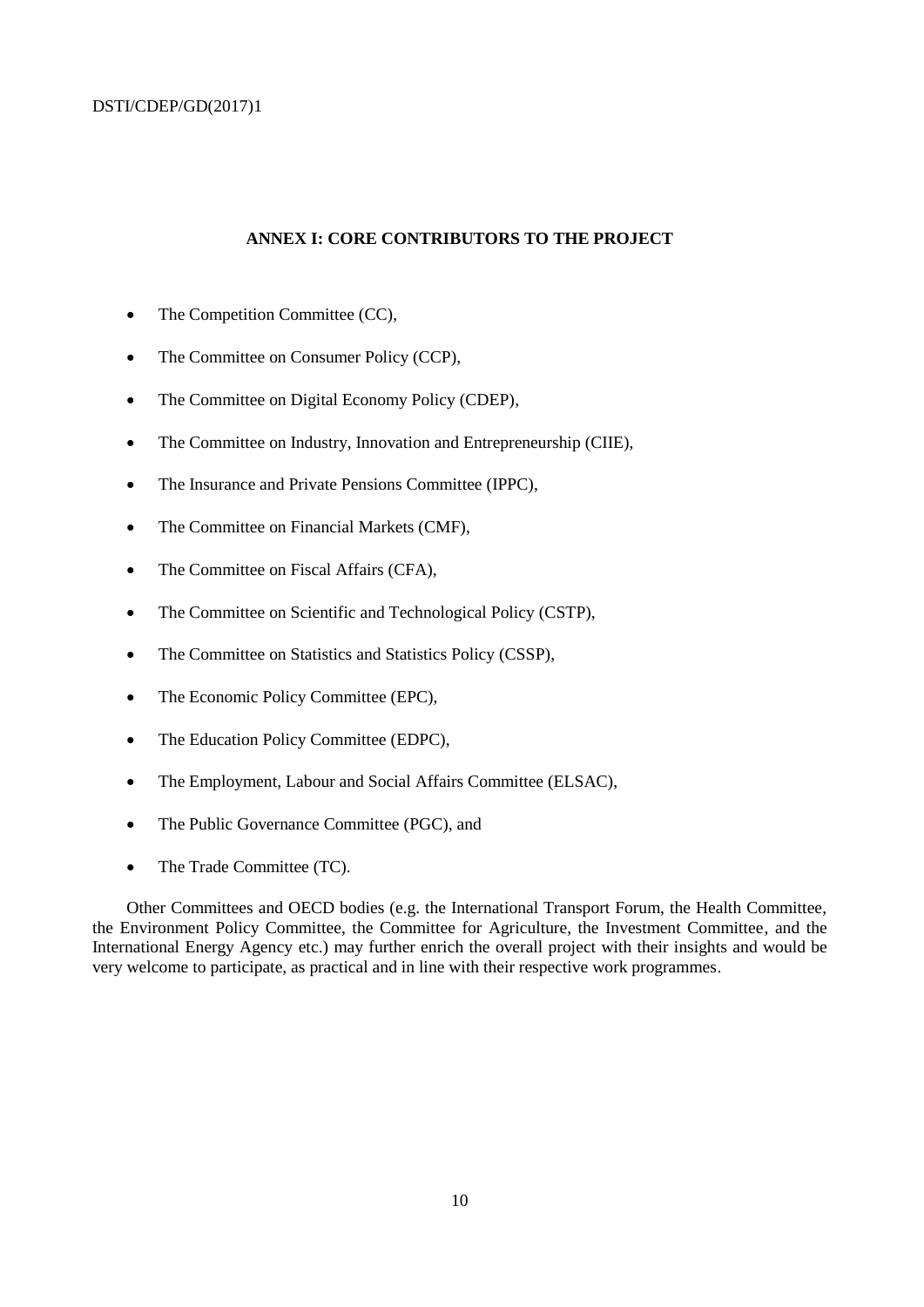## **ANNEX II: GOING DIGITAL STEERING GROUP MEMBERS**

#### **Competition Committee (CC)**

- Lord David Currie, Member (UK)
- Mr. Frédéric Jenny, Chair (France)

#### **Committee on Consumer Policy (CCP)**

- Ms. Nathalie Homobono, Chair (France)
- Mr. Hugh Stevenson, Bureau member (USA)

#### **Committee on Digital Economy Policy (CDEP)**

- Mr. Wonki Min, Chair (Korea)
- Prof. Morikawa, Bureau member (Japan)
- Mr. Luis Magalhães, Bureau member (Portugal)

#### **Committee on Fiscal Affairs (CFA)**

 Mr. Edouard Marcus, Co-chair of CFA Task Force on the Digital Economy (France)

## **Committee on Industry, Innovation and Entrepreneurship (CIIE)**

- Dr. Alex Cooke, Member (Australia)
- Mr. Raúl Rendon Montemayor, Member (Mexico)
- Ms. Henriette Whitmore (Germany)

#### **Committee on Financial Markets (CFM):**

• Mr. Grant Spencer, Chair (New Zealand)

#### **Committee on Statistics and Statistical Policy (CSSP)**

- Mr. Jorgen Elmeskov, Member (Denmark)
- Mr. Didier Blanchet (France)

## **Committee on Scientific and Technological Policy (CSTP)**

- Mr. Patrick Vock, Chair (Switzerland)
- Mr. Yongsuk Jang, Bureau member (Korea)

#### **Education Policy Committee (EDPC)**

• Ms. Moonhee Kim, Bureau member (Korea)

#### **Employment, Labour and Social Affairs Committee (ELSAC)**

- Mr. Michael Schönstein (Germany)
- Mr. Patrick Jeurissen (Netherlands)

#### **Economic Policy Committee (EPC)**

Ms. Gloria Bartoli, Member of WP1/EPC (Italy)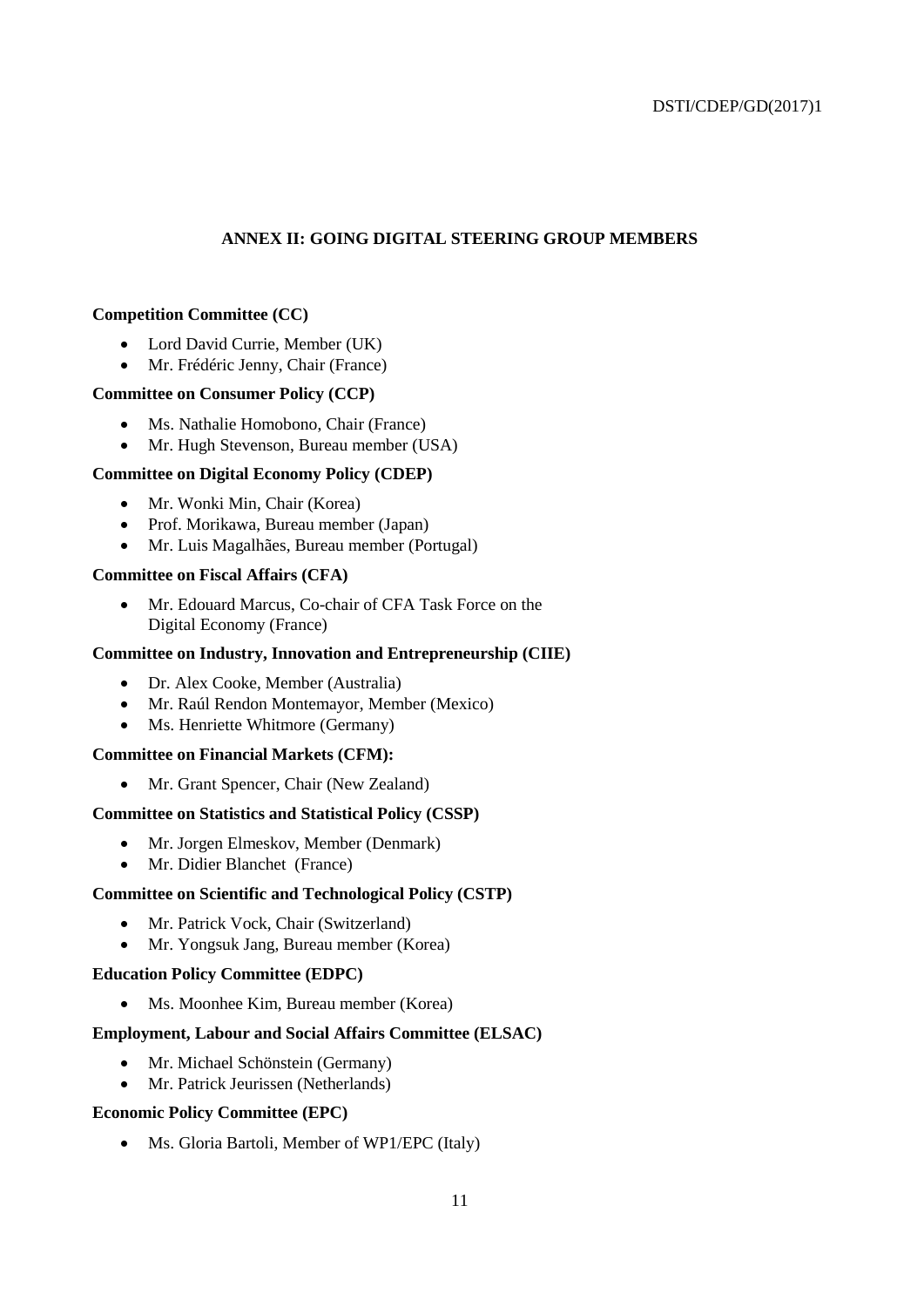## **Insurance and Private Pensions Committee (IPPC)**

Ms. Norma Alicia Rosas Rodriguez, Chair (Mexico)

# **Public Governance Committee (PGC)**

- Mr. Magnus Enzell (Sweden)
- Mr. Yih-Jeou Wang, Member of PGC's Working Party of Senior Digital Government officials (E-Leaders) (Denmark)

## **Trade Committee (TC)**

- Mr. Tetsuya Watanabe, Bureau member (Japan)
- Mr. Johannes Rühl, member of the Working Party on Trade (Switzerland)
- Mr. Jonathan McHale (USA)

# **Business and Industry Advisory Committee (BIAC)**

Mr. Joe Alhadeff

## **Civil Society Information Society Advisory Council (CSISAC)**

• Mr. Marc Rotenberg

# **Internet Technical Advisory Committee (ITAC)**

• Mr. Nigel Hickson

# **Trade Union Advisory Committee (TUAC)**

Ms. Anna Byhovskaya

## **European Commission:**

• Mr. David Ringrose